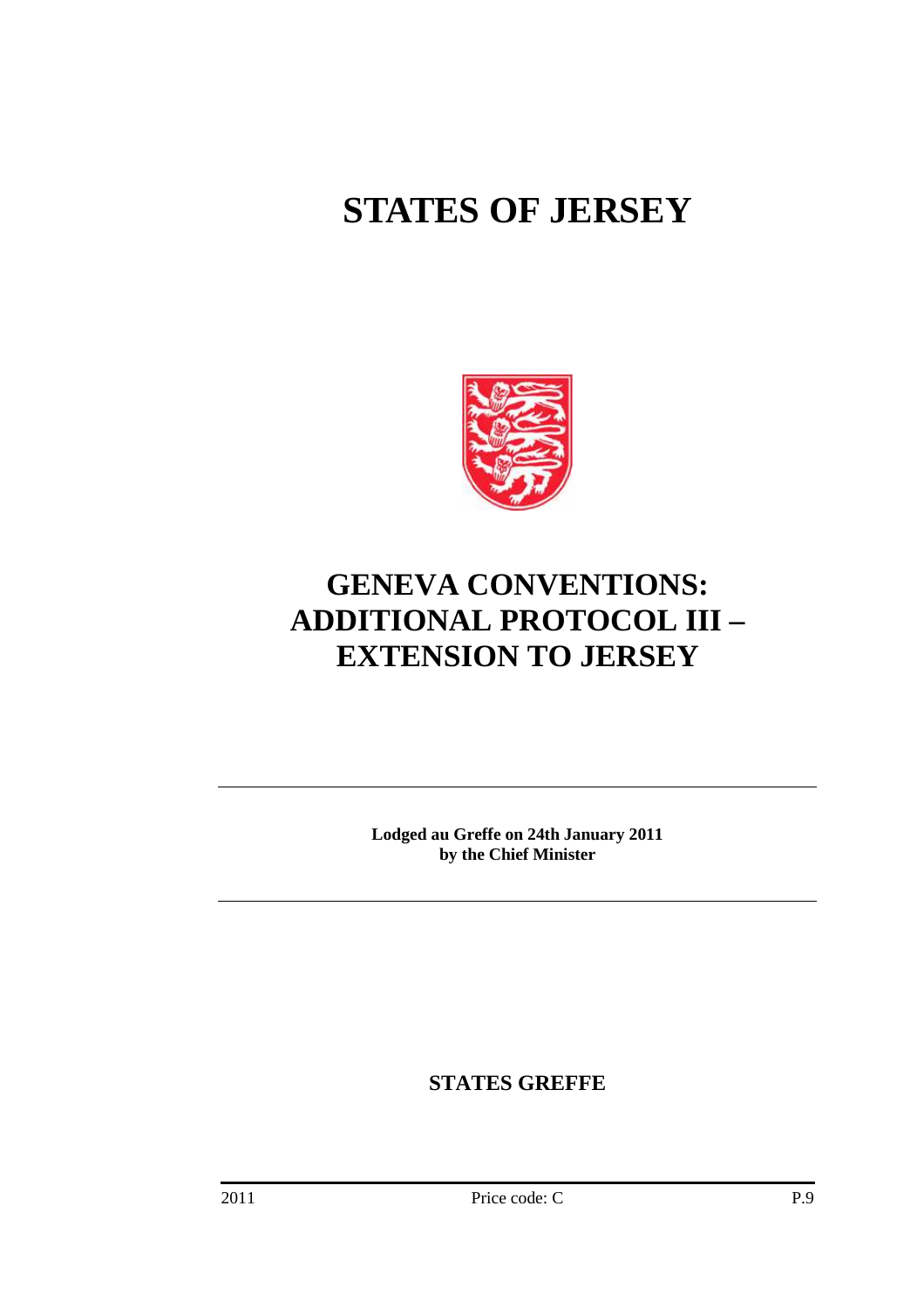# **PROPOSITION**

# **THE STATES are asked to decide whether they are of opinion** −

 to signify, pursuant to Article 31(1)(b)(i) of the States of Jersey Law 2005, whether they agree that a request be made to Her Majesty in Council for the making of an Order in Council that would extend to Jersey, with appropriate modifications and adaptations, Section 1 of, and the Schedule to, the Geneva Conventions and UN Personnel (Protocols) Act 2009, as summarised in the report of the Chief Minister dated 24th January 2011.

CHIEF MINISTER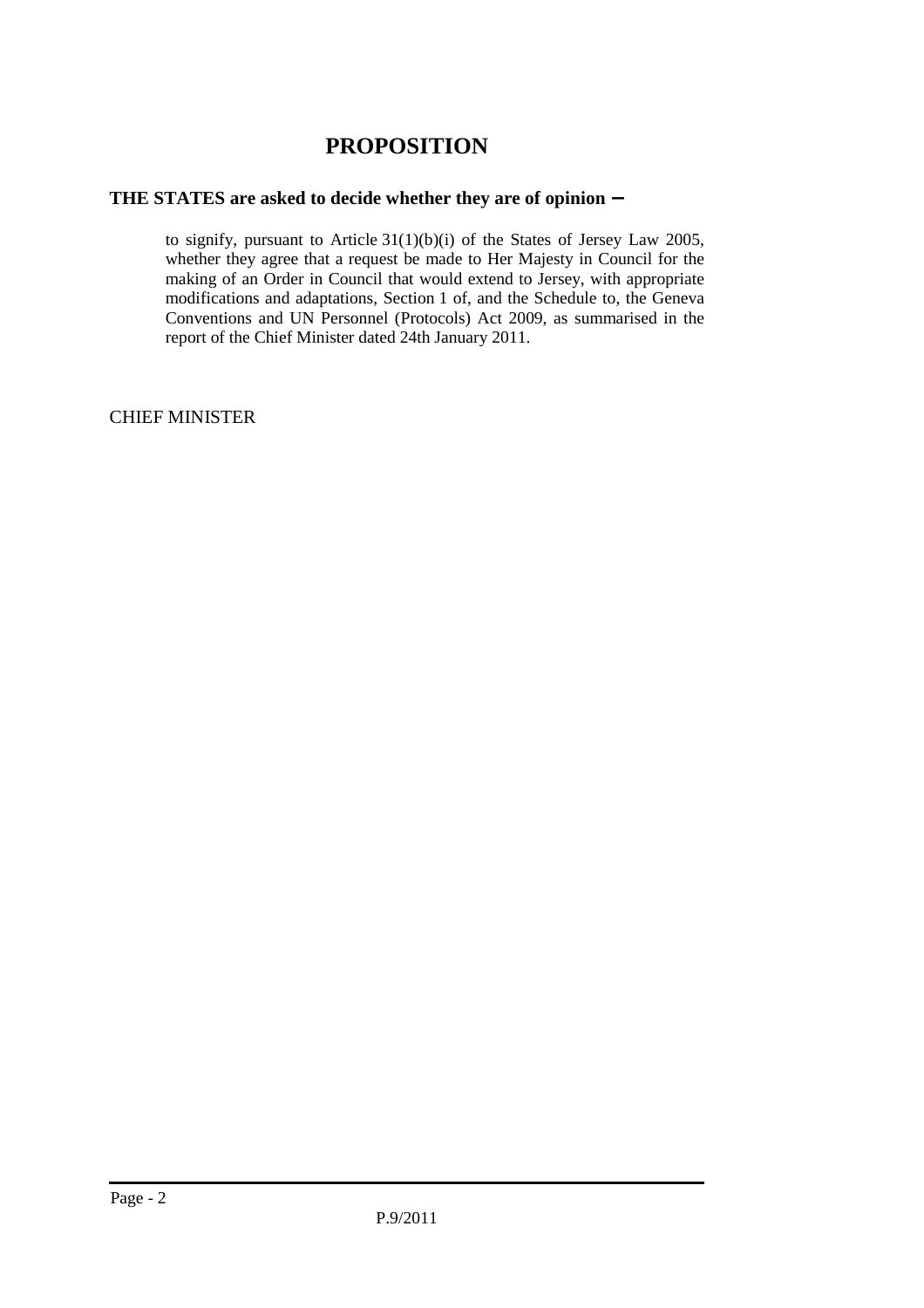# **REPORT**

## **Executive Summary**

The purpose of this Proposition is to request the States to consider whether they agree in principle to the Geneva Conventions Act (Jersey) Order 2011 (draft text attached at Appendix 1), which implements in Jersey the Additional Protocol III to the Geneva Conventions.

The Protocol introduces a new distinctive emblem, the red crystal, in addition to the existing red cross and red crescent, to be used in situations where the existing symbols might be wrongly perceived as having religious connotations. The Protocol puts the new emblem on the same legal footing as the existing emblems recognised by the Geneva Conventions.

Extension of the Protocol will enhance the international reputation of Jersey by sending a strong and positive message, demonstrating that Jersey stands alongside the rest of the international community in recognising the importance of the Protocol, as well as reaffirming its support for the institution of the International Committee of the Red Cross (ICRC).

# **Background**

An International Diplomatic Conference adopted the (Third) Protocol Additional to the Geneva Conventions on 8th December 2005, and the UK signed the Protocol on the same day. The Protocol is the result of a long process of international negotiations initiated by the International Committee of the Red Cross (ICRC). One of its objectives is to enable national humanitarian societies of countries who did not want to choose between the existing emblems to join the International Red Cross and Red Crescent Movement.

The text of the Protocol can be found on the ICRC website (www.icrc.org/ihl.nsf/FULL/615?OpenDocument) and in the schedule appended to the Geneva Conventions and UN Personnel (Protocols) Act 2009  $(www.opsi.gov.uk/acts/acts2009/ukpga_20090006en_1)$ 

# **Aim of the Protocol**

The Protocol introduces a new distinctive emblem, the red crystal, in addition to the existing red cross and red crescent, to be used in situations where the existing emblems might be wrongly perceived as having religious connotations. The Protocol puts the new emblem on the same legal footing as the existing emblems recognised by the Geneva Conventions.

The Conventions provide for the emblems to be used to identify the personnel, material and buildings of armed forces medical services, protecting them and their patients against attack in situations of armed conflict. The Protocol allows armed forces medical services, without prejudice to their current emblems, to make temporary use of any recognised distinctive emblem where this may enhance protection. For instance, the UK will continue to use the red cross as its protective emblem for Defence Medical Services, but may decide to use the red crystal or the red crescent in situations where these are likely to afford a higher level of protection.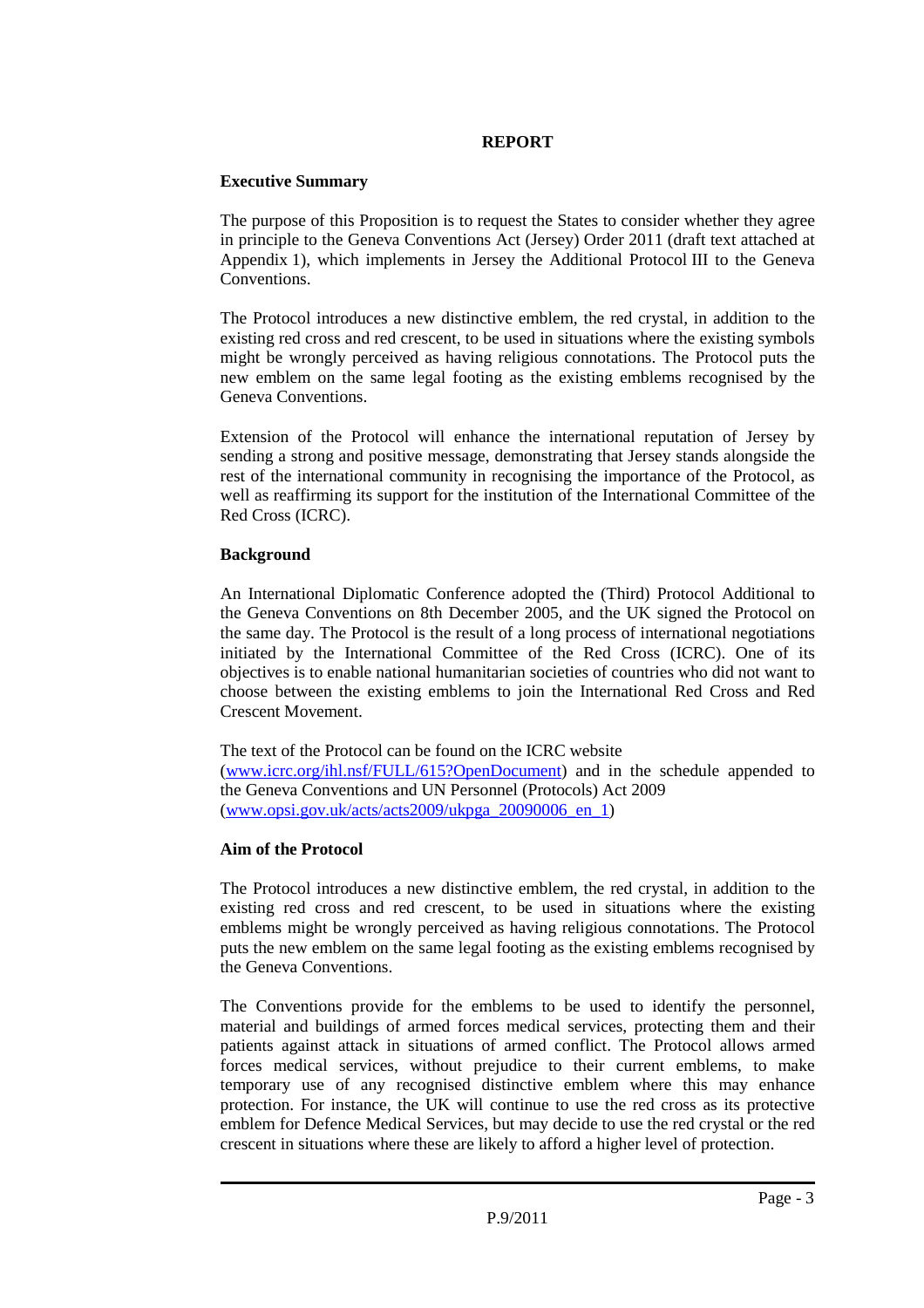## **Steps required to meet the terms of the Protocol**

Legislation necessary to give effect to the Protocol in UK law, the Geneva Conventions and United Nations (Protocols) Act 2009, received Royal Assent on 2nd July 2009. The Act amends the Geneva Conventions Act 1957 (already extended to Jersey by Order in Council), which makes it a criminal offence to misuse the distinctive emblems, by extending these provisions to the red crystal. The UK thus complied with Article 6 of the Protocol which requires states parties to take measures necessary for the prevention and repression of misuse of the new emblem.

Extension of the Protocol to Jersey requires measures for the prevention and repression of misuse of the emblem. This will be effected, if the States agree, by extending the relevant provisions of the Geneva Conventions and UN Personnel (Protocols) Act 2009, section 1 and the Schedule, to the Crown Dependencies by Order in Council, as provided by section 3(3) of the Act in conjunction with section 8(2) of the Geneva Conventions Act 1957, as amended in 1995.

## **Financial and manpower implications**

There will be no additional manpower, revenue or capital requirements arising from this provision.

24th January 2011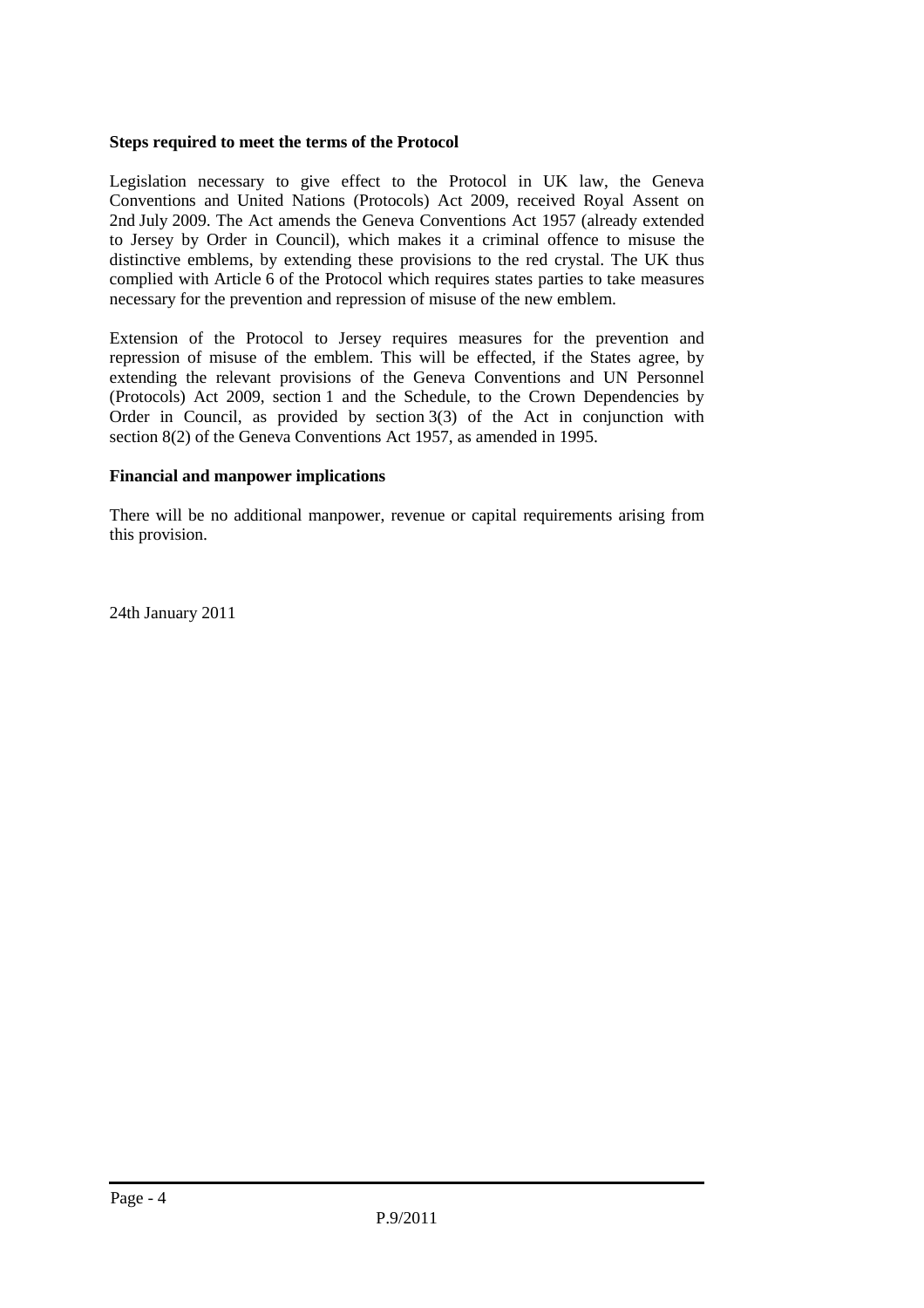# **2011 No.**

# **GENEVA CONVENTIONS**

The Geneva Conventions Act (Jersey) Order 2011

| Made                | $\frac{1}{2} \left( \frac{1}{2} \right) \left( \frac{1}{2} \right) \left( \frac{1}{2} \right) \left( \frac{1}{2} \right)$ | $\overline{\phantom{0}}$ | -                        | 2011 |
|---------------------|---------------------------------------------------------------------------------------------------------------------------|--------------------------|--------------------------|------|
| Coming into force - |                                                                                                                           |                          | $\overline{\phantom{a}}$ | 2011 |

At the Court at Buckingham Palace, the 13th day of October 2011

Present

The Queen's Most Excellent Majesty in Council

Her Majesty, in exercise of the power conferred by section 8(2) of the Geneva Conventions Act 1957(**1**), as applied by section 7(4) of the Geneva Conventions (Amendment) Act 1995(**2**) and section 3(3) of the Geneva Conventions and United Nations Personnel (Protocols) Act 2009(**3**),having noted that the States of Jersey have signified, pursuant to Article 31 of the States of Jersey Law 2005, that they agree that section 1 of, and the Schedule to, the said Act of 2009 should extend to Jersey so as to be law in Jersey, by and with the advice and consent of Her Privy Council, makes the following Order:

**1.** This Order may be cited as the Geneva Conventions Act (Jersey) Order 2011, and shall come into force on the seventh day after it is registered by the Royal Court of Jersey.

**2.** Section 1 of, and the Schedule to, the Geneva Conventions and United Nations Personnel (Protocols) Act 2009 shall extend to Jersey subject to the exceptions and modifications specified in the Schedule to this Order.

> *Judith Simpson* Clerk of the Privy Council

 $\overline{a}$ (**1**) 1957 c.52.

<sup>(</sup>**2**) 1995 c.27.

<sup>(</sup>**3**) 2009 c.6.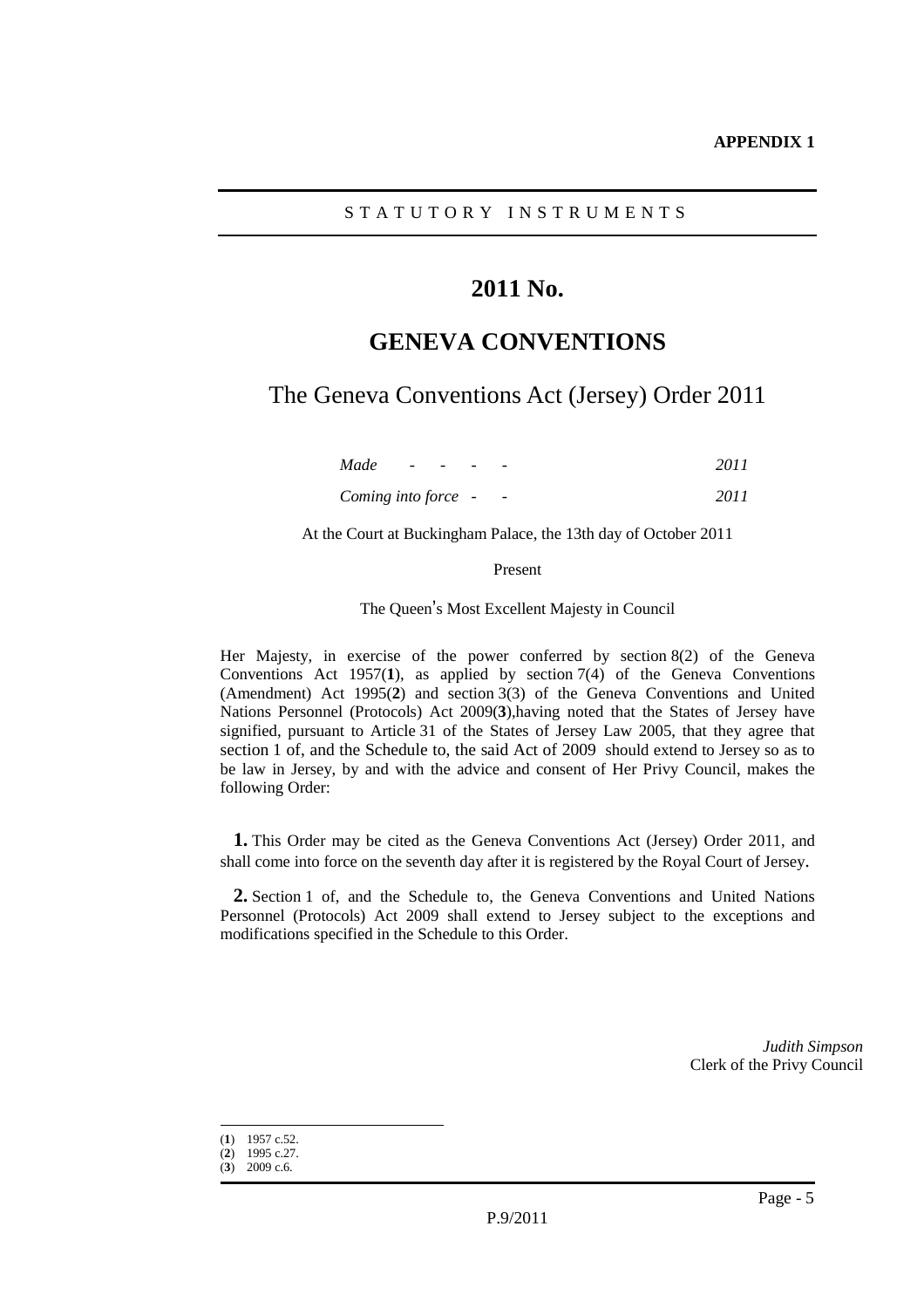# **SCHEDULE**

Article 2

# EXCEPTIONS AND MODIFICATIONS SUBJECT TO WHICH SECTION 1 OF, AND THE SCHEDULE TO, THE GENEVA CONVENTIONS AND UNITED NATIONS PERSONNEL (PROTOCOLS) ACT 2009 EXTEND TO JERSEY

**1.** References to –

- (a) the Geneva Conventions Act 1957,
- (b) the Geneva Conventions (Amendment) Act 1995,
- (c) the Geneva Conventions and United Nations Personnel (Protocols) Act 2009,

or to any provision of any of those Acts shall be construed as references to the Act or provision as it has effect in Jersey.

**2.** In section 1(5) for subsection (4D) (as inserted) substitute–

"(4D) For the purposes of subsection (4B) of this section references in subsection (4) of this section to the coming into operation of this Act in Jersey shall be construed as references to the coming into operation in Jersey of section 1 of the Geneva Conventions and United Nations Personnel (Protocols) Act 2009 by virtue of the Geneva Conventions Act (Jersey) Order 2011."

**3.** Omit section 1(6)

# **EXPLANATORY NOTE**

### *(This note is not part of the Order)*

This Order extends section 1 of, and the Schedule to, the Geneva Conventions and United Nations Personnel (Protocols) Act 2009 to Jersey subject to exceptions and modifications.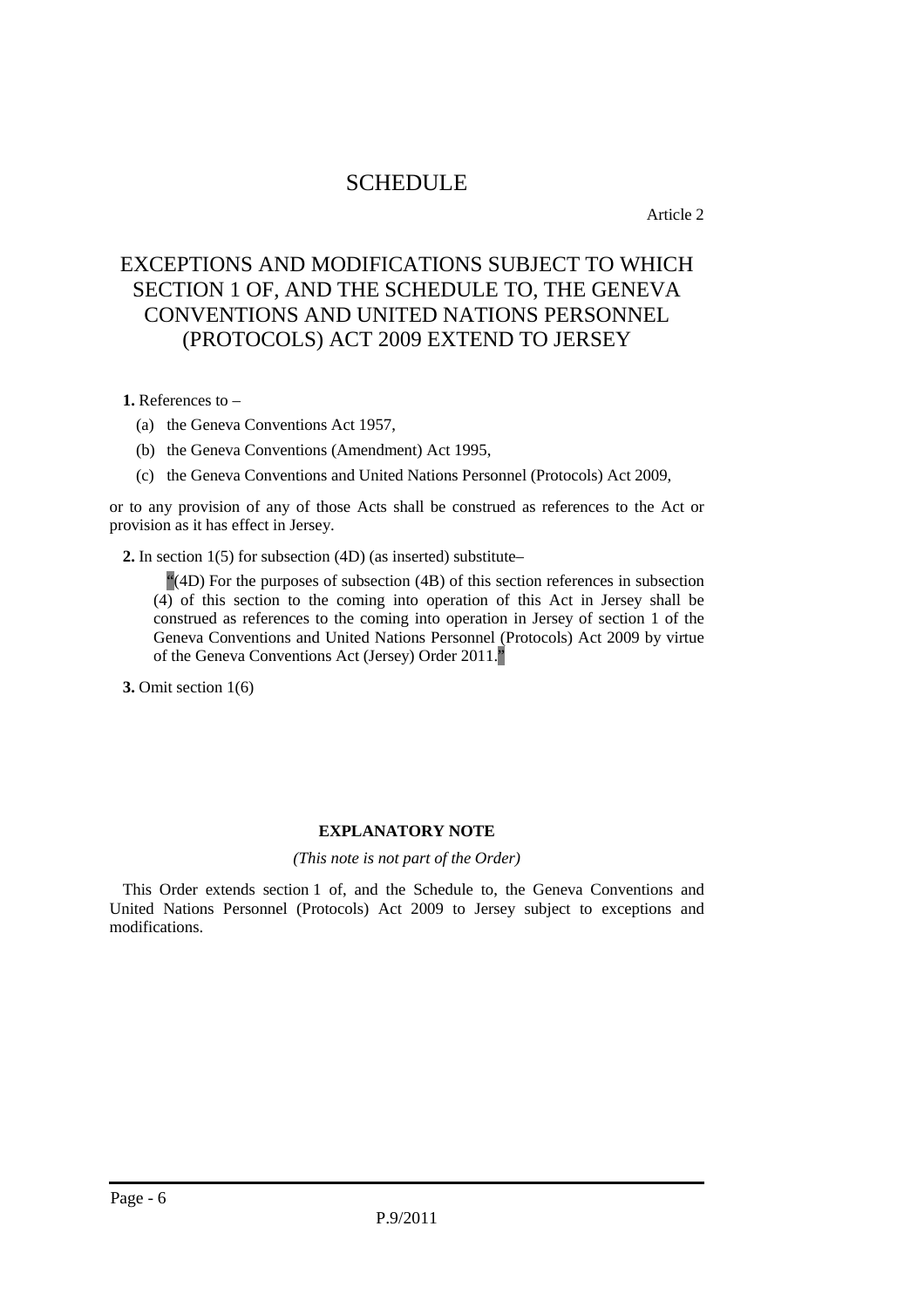**Protocol additional** 

to the Geneva Conventions of 12 August 1949, and relating to the Adoption of an Additional Distinctive Emblem

(Protocol III)

Geneva, 8 December 2005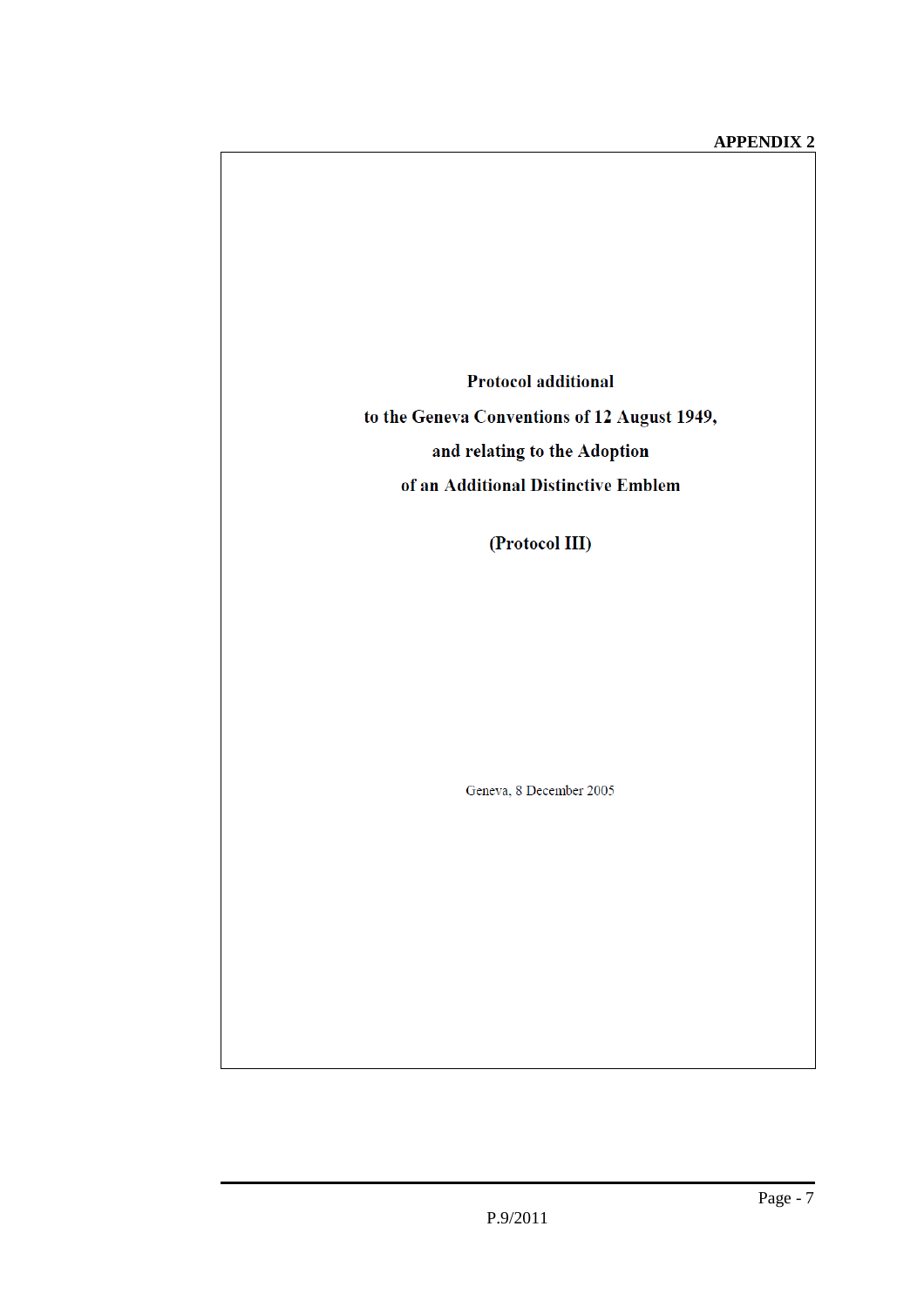#### Protocol additional to the Geneva Conventions of 12 August 1949,

#### and relating to the Adoption of an Additional Distinctive Emblem

#### (Protocol III)

#### Preamble

#### The High Contracting Parties,

(PP1) Reaffirming the provisions of the Geneva Conventions of 12 August 1949 (in particular Articles 26, 38, 42 and 44 of the First Geneva Convention) and, where applicable, their Additional Protocols of 8 June 1977 (in particular Articles 18 and 38 of Additional Protocol I and Article 12 of Additional Protocol II), concerning the use of distinctive emblems,

(PP2) Desiring to supplement the aforementioned provisions so as to enhance their protective value and universal character,

(PP3) Noting that this Protocol is without prejudice to the recognized right of High Contracting Parties to continue to use the emblems they are using in conformity with their obligations under the Geneva Conventions and, where applicable, the Protocols additional thereto.

(PP4) Recalling that the obligation to respect persons and objects protected by the Geneva Conventions and the Protocols additional thereto derives from their protected status under international law and is not dependent on use of the distinctive emblems, signs or signals,

(PP5) Stressing that the distinctive emblems are not intended to have any religious, ethnic, racial, regional or political significance,

(PP6) Emphasizing the importance of ensuring full respect for the obligations relating to the distinctive emblems recognized in the Geneva Conventions, and, where applicable, the Protocols additional thereto,

(PP7) Recalling that Article 44 of the First Geneva Convention makes the distinction between the protective use and the indicative use of the distinctive emblems.

(PP8) Recalling further that National Societies undertaking activities on the territory of another State must ensure that the emblems they intend to use within the framework of such activities may be used in the country where the activity takes place and in the country or countries of transit,

(PP9) Recognizing the difficulties that certain States and National Societies may have with the use of the existing distinctive emblems,

 $\mathbf{1}$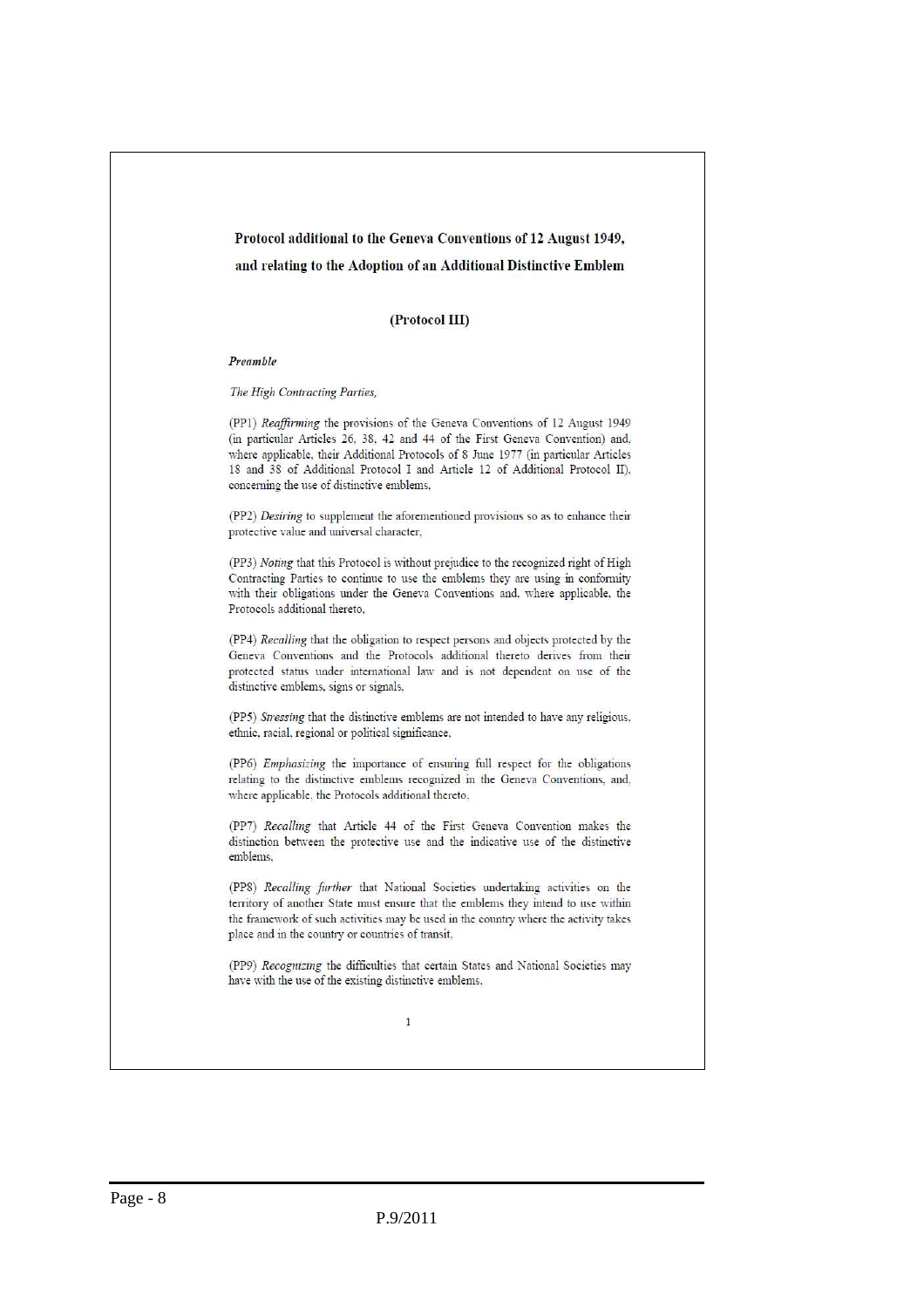(PP10) Noting the determination of the International Committee of the Red Cross. the International Federation of Red Cross and Red Crescent Societies and the International Red Cross and Red Crescent Movement to retain their current names and emblems.

Have agreed on the following:

Article 1 - Respect for and scope of application of this Protocol

- 1. The High Contracting Parties undertake to respect and to ensure respect for this Protocol in all circumstances.
- 2. This Protocol reaffirms and supplements the provisions of the four Geneva Conventions of 12 August 1949 ("the Geneva Conventions") and, where applicable, of their two Additional Protocols of 8 June 1977 ("the 1977 Additional Protocols") relating to the distinctive emblems, namely the red cross, the red crescent and the red lion and sun, and shall apply in the same situations as those referred to in these provisions.

#### Article 2 - Distinctive emblems

- 1. This Protocol recognizes an additional distinctive emblem in addition to, and for the same purposes as, the distinctive emblems of the Geneva Conventions. The distinctive emblems shall enjoy equal status.
- 2. This additional distinctive emblem, composed of a red frame in the shape of a square on edge on a white ground, shall conform to the illustration in the Annex to this Protocol. This distinctive emblem is referred to in this Protocol as the "third Protocol emblem".
- 3. The conditions for use of and respect for the third Protocol emblem are identical to those for the distinctive emblems established by the Geneva Conventions and, where applicable, the 1977 Additional Protocols.
- 4. The medical services and religious personnel of armed forces of High Contracting Parties may, without prejudice to their current emblems, make temporary use of any distinctive emblem referred to in paragraph 1 of this Article where this may enhance protection.

#### Article 3 - Indicative use of the third Protocol emblem

1. National Societies of those High Contracting Parties which decide to use the third Protocol emblem may, in using the emblem in conformity with relevant national legislation, choose to incorporate within it, for indicative purposes:

 $\overline{2}$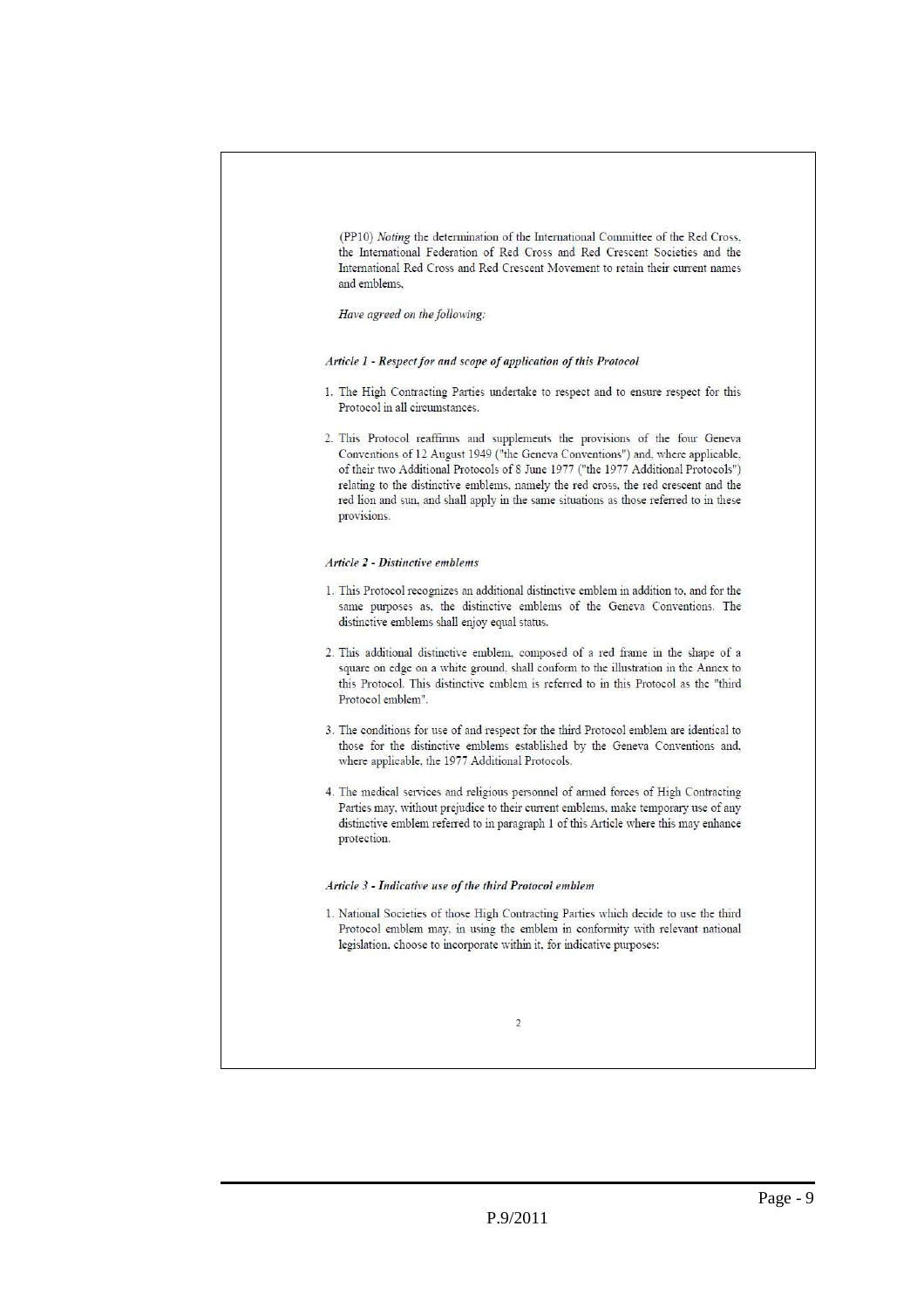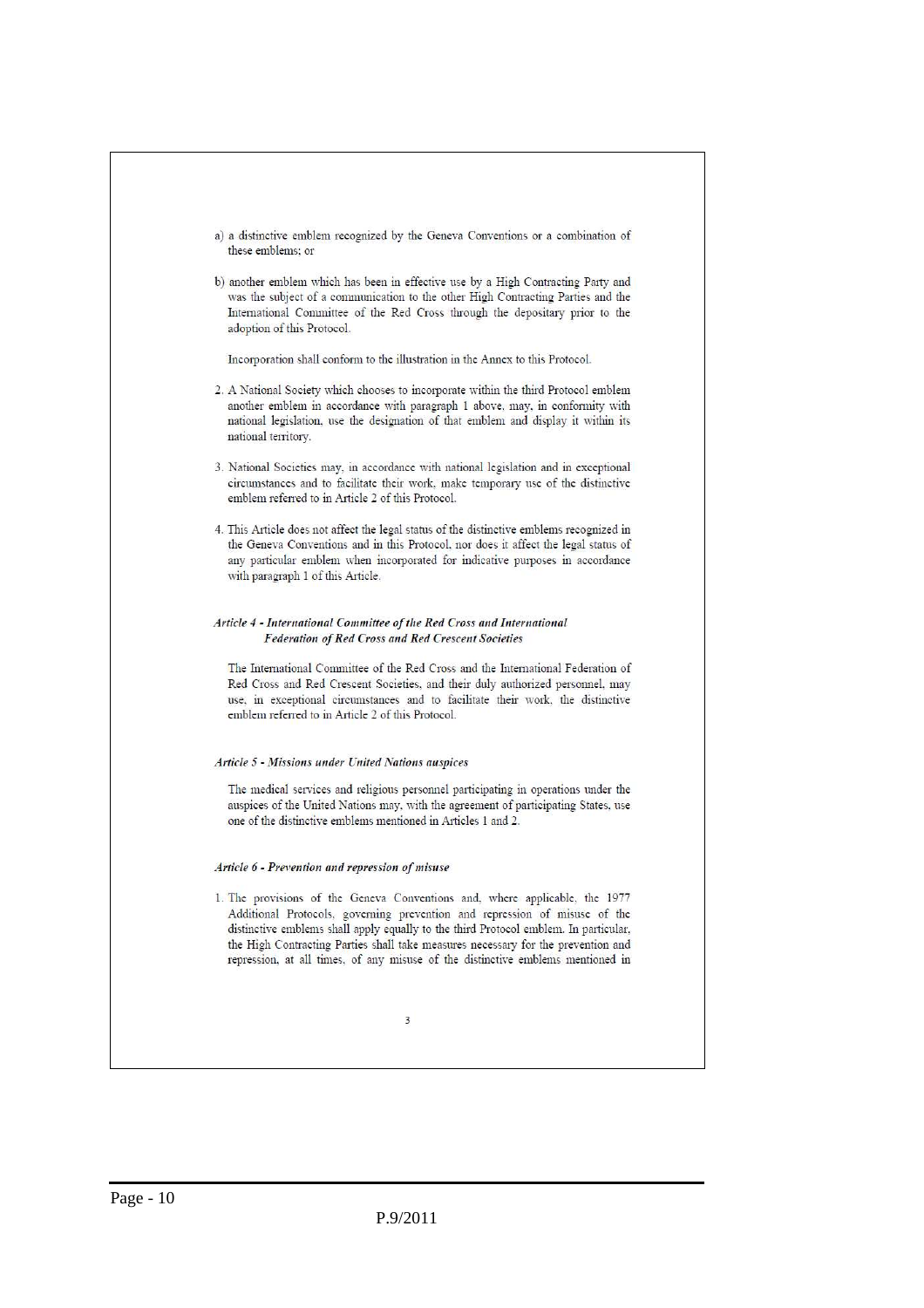Articles 1 and 2 and their designations, including the perfidious use and the use of any sign or designation constituting an imitation thereof.

2. Notwithstanding paragraph 1 above, High Contracting Parties may permit prior users of the third Protocol emblem, or of any sign constituting an imitation thereof, to continue such use, provided that the said use shall not be such as would appear, in time of armed conflict, to confer the protection of the Geneva Conventions and, where applicable, the 1977 Additional Protocols, and provided that the rights to such use were acquired before the adoption of this Protocol.

#### Article 7 - Dissemination

The High Contracting Parties undertake, in time of peace as in time of armed conflict, to disseminate this Protocol as widely as possible in their respective countries and, in particular, to include the study thereof in their programmes of military instruction and to encourage the study thereof by the civilian population, so that this instrument may become known to the armed forces and to the civilian population.

#### Article 8 - Signature

This Protocol shall be open for signature by the Parties to the Geneva Conventions on the day of its adoption and will remain open for a period of twelve months.

#### Article 9 - Ratification

This Protocol shall be ratified as soon as possible. The instruments of ratification shall be deposited with the Swiss Federal Council, depositary of the Geneva Conventions and the 1977 Additional Protocols.

#### Article 10 - Accession

This Protocol shall be open for accession by any Party to the Geneva Conventions which has not signed it. The instruments of accession shall be deposited with the depositary.

#### Article 11 - Entry into force

- 1. This Protocol shall enter into force six months after two instruments of ratification or accession have been deposited.
- 2. For each Party to the Geneva Conventions thereafter ratifying or acceding to this Protocol, it shall enter into force six months after the deposit by such Party of its instrument of ratification or accession.

 $\overline{4}$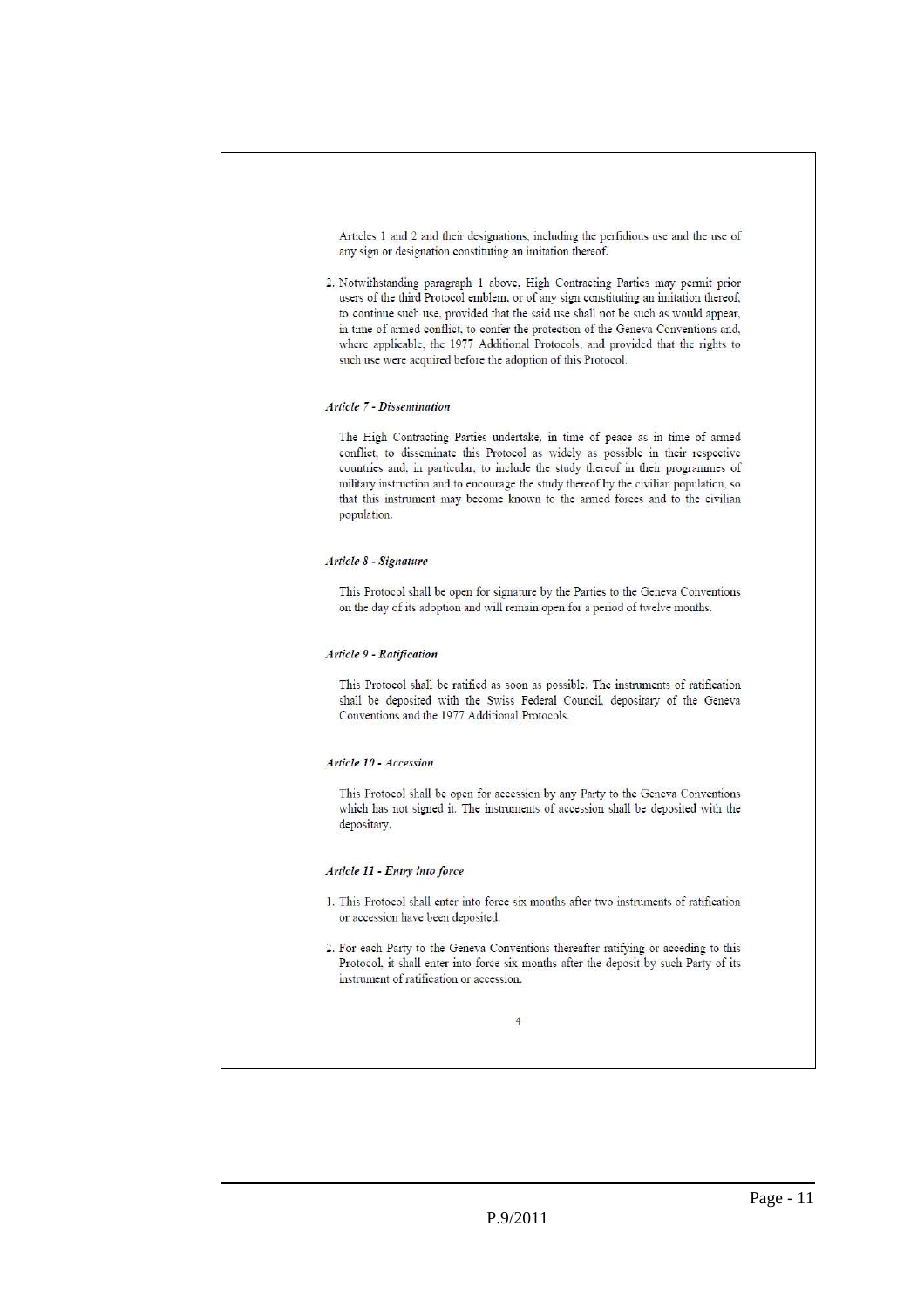#### Article 12 - Treaty relations upon entry into force of this Protocol

- 1. When the Parties to the Geneva Conventions are also Parties to this Protocol, the Conventions shall apply as supplemented by this Protocol.
- 2. When one of the Parties to the conflict is not bound by this Protocol, the Parties to the Protocol shall remain bound by it in their mutual relations. They shall furthermore be bound by this Protocol in relation to each of the Parties which are not bound by it, if the latter accepts and applies the provisions thereof.

#### Article 13 - Amendment

- 1. Any High Contracting Party may propose amendments to this Protocol. The text of any proposed amendment shall be communicated to the depositary, which shall decide, after consultation with all the High Contracting Parties, the International Committee of the Red Cross and the International Federation of Red Cross and Red Crescent Societies, whether a conference should be convened to consider the proposed amendment.
- 2. The depositary shall invite to that conference all the High Contracting Parties as well as the Parties to the Geneva Conventions, whether or not they are signatories of this Protocol.

#### **Article 14 - Denunciation**

- 1. In case a High Contracting Party should denounce this Protocol, the denunciation shall only take effect one year after receipt of the instrument of denunciation. If, however, on the expiry of that year the denouncing Party is engaged in a situation of armed conflict or occupation, the denunciation shall not take effect before the end of the armed conflict or occupation.
- 2. The denunciation shall be notified in writing to the depositary, which shall transmit it to all the High Contracting Parties.
- 3. The denunciation shall have effect only in respect of the denouncing Party.
- 4. Any denunciation under paragraph 1 shall not affect the obligations already incurred, by reason of the armed conflict or occupation, under this Protocol by such denouncing Party in respect of any act committed before this denunciation becomes effective.

<sup>5</sup>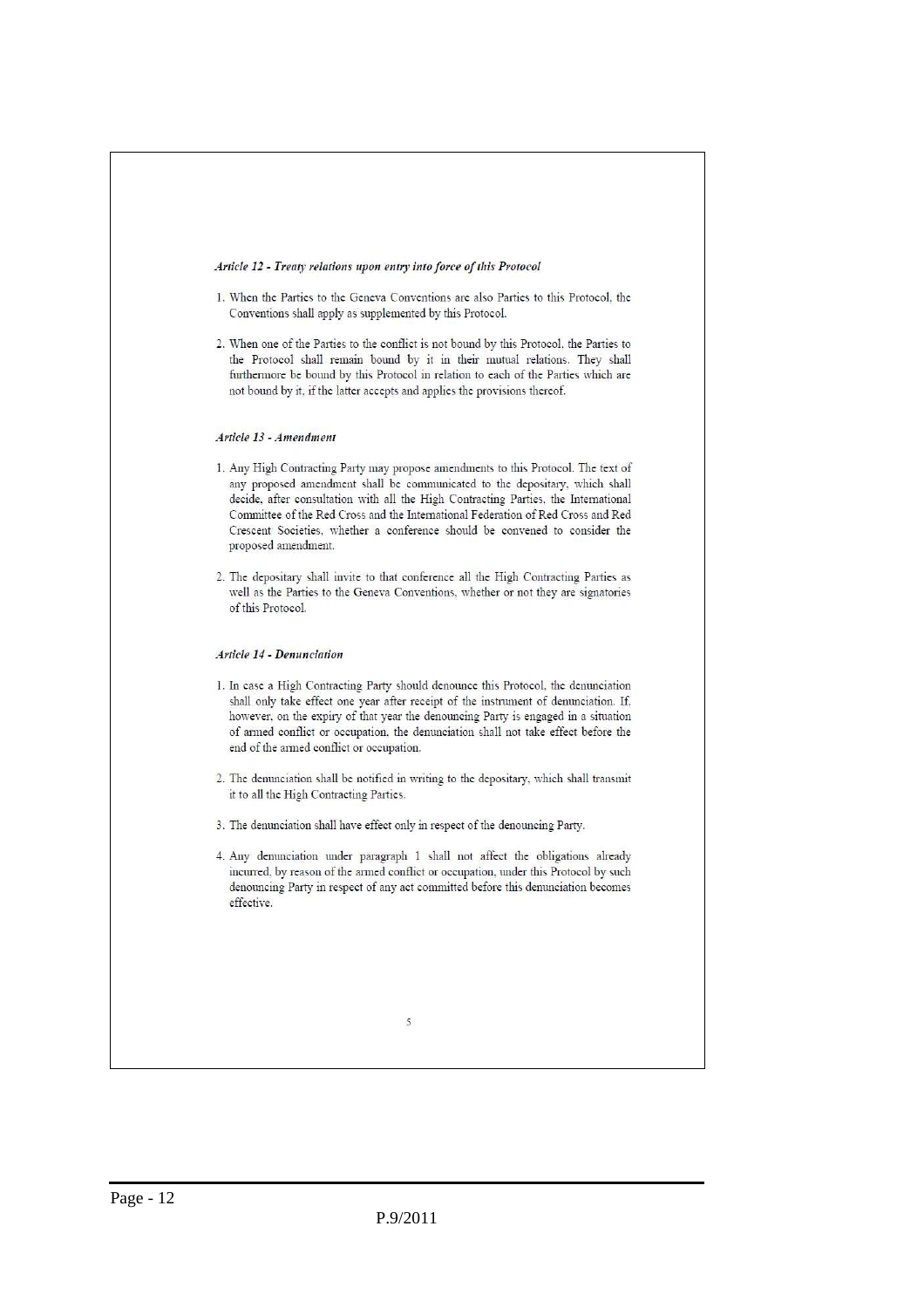#### Article 15 - Notifications

The depositary shall inform the High Contracting Parties as well as the Parties to the Geneva Conventions, whether or not they are signatories of this Protocol, of:

- a) signatures affixed to this Protocol and the deposit of instruments of ratification and accession under Articles 8, 9 and 10;
- b) the date of entry into force of this Protocol under Article 11 within ten days of said entry into force;
- c) communications received under Article 13;
- d) denunciations under Article 14.

#### Article 16 - Registration

- 1. After its entry into force, this Protocol shall be transmitted by the depositary to the Secretariat of the United Nations for registration and publication, in accordance with Article 102 of the Charter of the United Nations.
- 2. The depositary shall also inform the Secretariat of the United Nations of all ratifications, accessions and denunciations received by it with respect to this Protocol.

#### Article 17 - Authentic texts

The original of this Protocol, of which the Arabic, Chinese, English, French, Russian and Spanish texts are equally authentic, shall be deposited with the depositary, which shall transmit certified true copies thereof to all the Parties to the Geneva Conventions.

 $\delta$